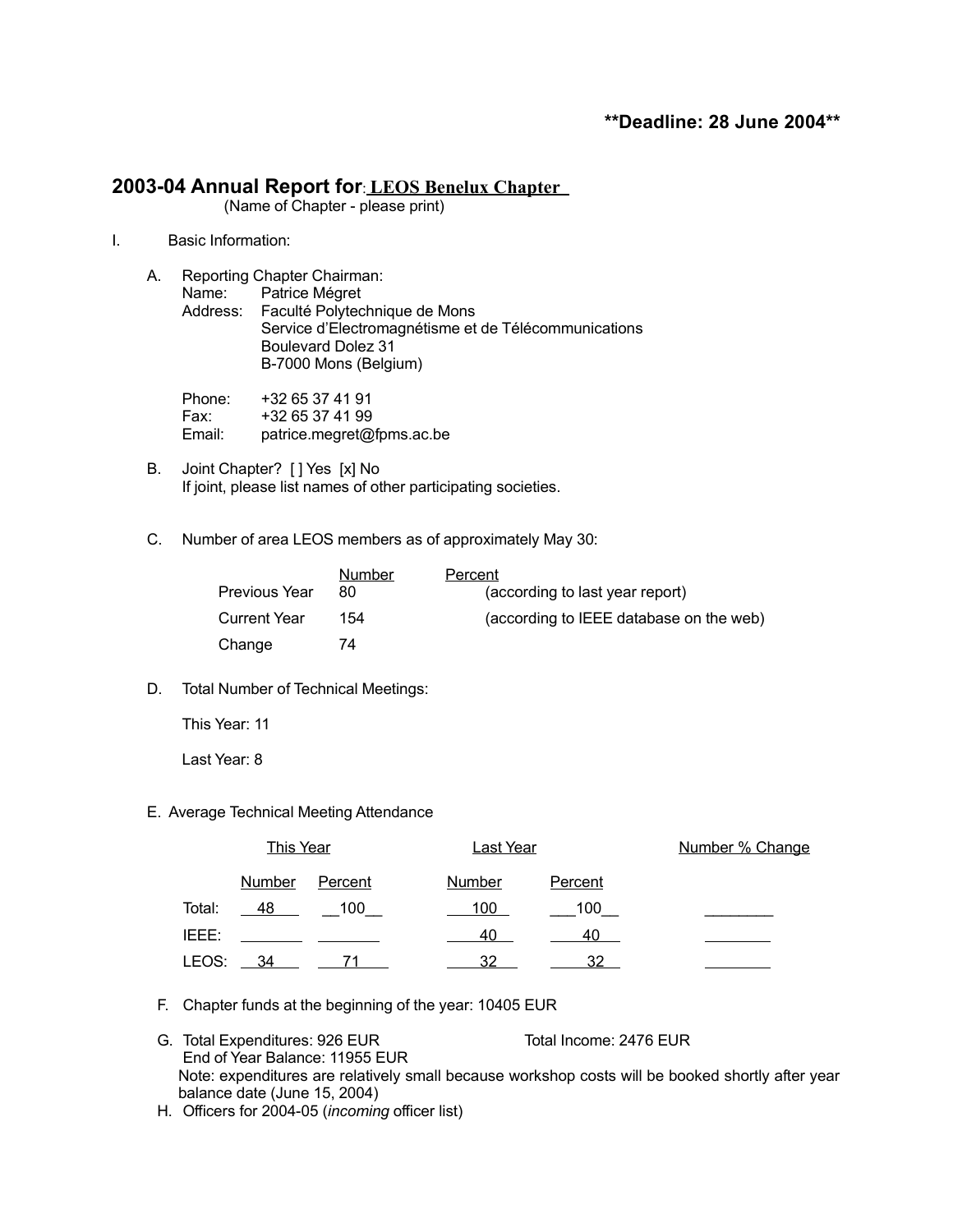On a separate sheet of paper list the Chapter Officers (name, address, phone, fax, email) This information will be used to update the Chapter web site on the LEOS Home Page. Include your URL if your chapter has a home page.

I. Check List:

x\_ Sent L-31 forms to IEEE (minimum of 2/yr required)

- \_\_ Sent nomination for LEOS Awards -Tab 6 or
- \_\_ Nominated member for Senior Member grade

Please make a list of the following:

II. Overview of Basic Chapter Activities: List

| <b>Activity Type</b> | Title/Speaker    | Attendance      | Joint Activity |
|----------------------|------------------|-----------------|----------------|
| (Tech Meeting,       | or Workshop Name | LEOS/IEEE/Total | Sponsors       |
| Workshop, etc)       |                  |                 |                |

- III. List of A) Best Practices B) Outreach Programs to pre-college level students
- IV. List most significant chapter improvements over last year *(Most Improved Chapter Award)*
- V. List workshops, symposia, educational programs, consulting programs, job fairs etc. *(Most Innovative Chapter Award)*
- VI. Miscellaneous Information/Elaboration on any of the above entries. *(Please attach up to ONE page of further discussion)*
- VII. Best Practices and Pre-College Programs

We wish to have our chapter considered for the following chapter awards:

- [x] Chapter of the Year (All information)
- [ ] Best Membership Percentage Increase (Part I.C.)
- [x] Most Improved Chapter (Part III)
- [x] Most Innovative Chapter Activities (Part IV)

Mégret

Chapter Chair Signature: **II Overview of Basic Chapter Activities**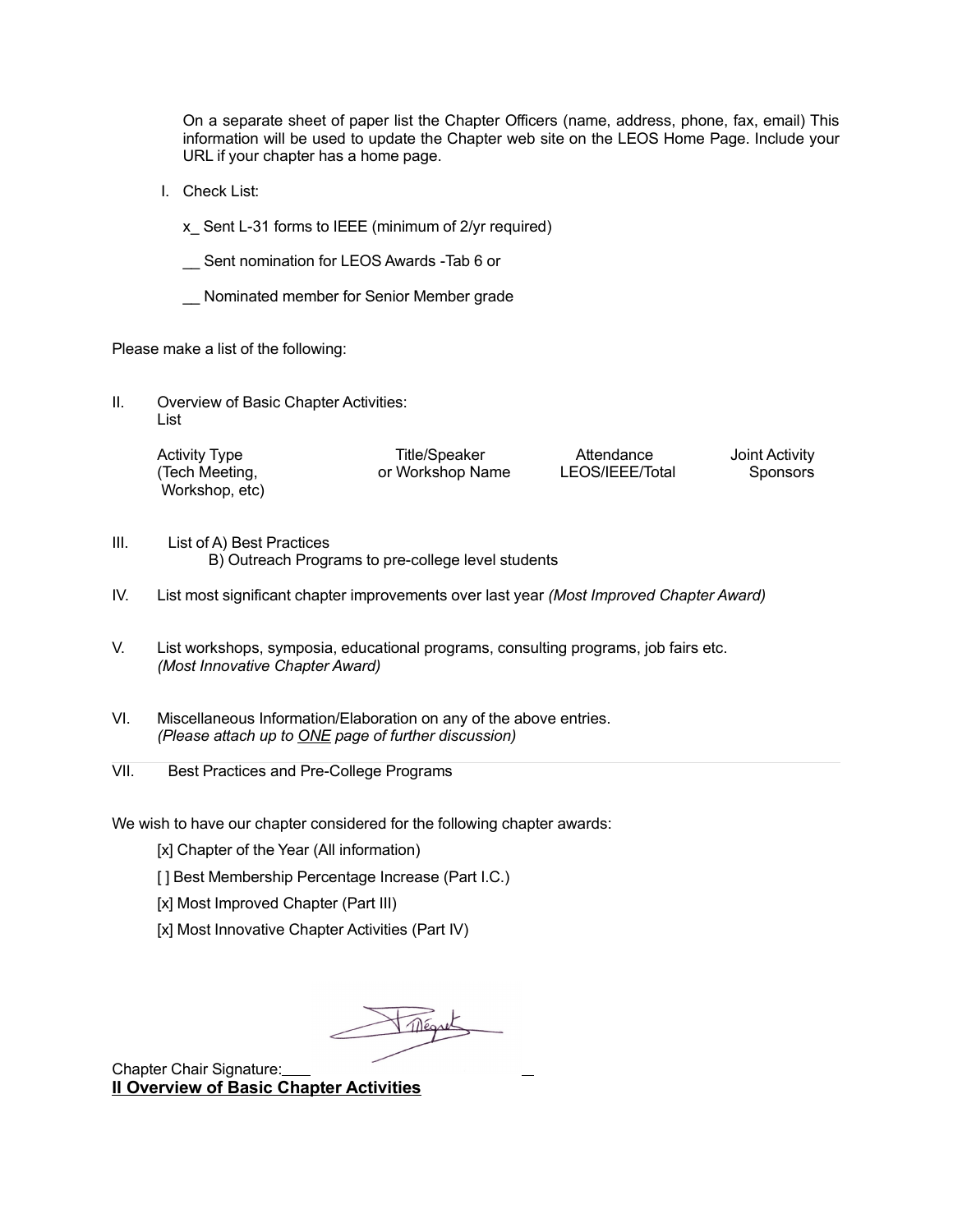| <b>Activity Type</b>             |                                | Attendance |             |       | Joint                       |
|----------------------------------|--------------------------------|------------|-------------|-------|-----------------------------|
| (Tech Meeting,<br>Workshop, etc) | Title/Speaker or Workshop Name | LEOS       | <b>IEEE</b> | Total | Activity<br><b>Sponsors</b> |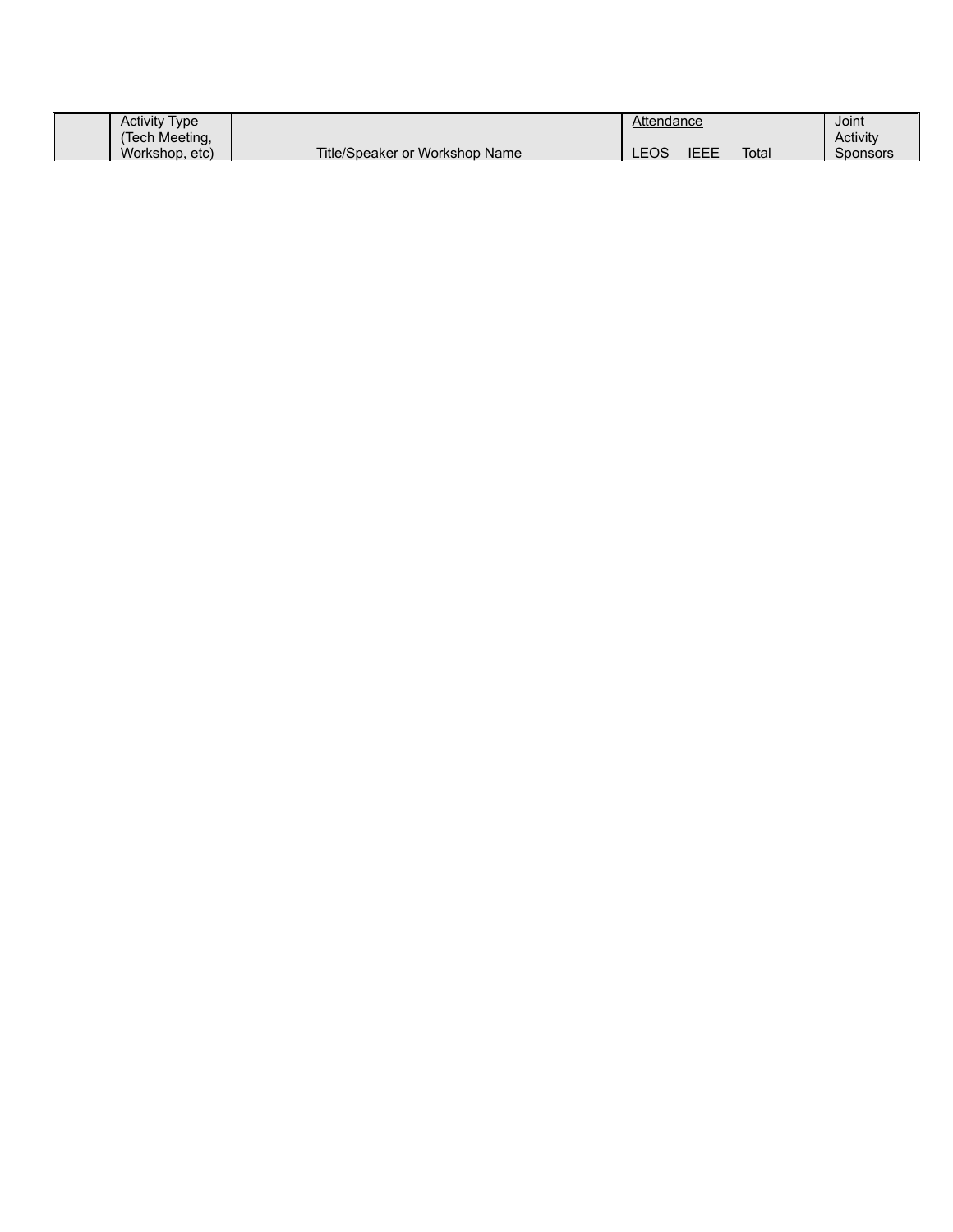| $\mathbf{1}$ . | Colloquium     | Ultrafast optical switching using inter-sbband transitions in<br>III-V semiconductors, T. Mozume | 12                                             | 40  |           |  |
|----------------|----------------|--------------------------------------------------------------------------------------------------|------------------------------------------------|-----|-----------|--|
|                |                | University of Eindhoven (NL)                                                                     |                                                |     |           |  |
|                |                | July 1, 2003                                                                                     |                                                |     |           |  |
| 2.             | Colloquium     | Microwave Photonics, D. Jager                                                                    | 30                                             | 30  |           |  |
|                |                | University of Eindhoven (NL)                                                                     |                                                |     |           |  |
|                |                | July 18, 2003<br>Resonant Rayleigh scattering: a tool for investigating                          |                                                |     |           |  |
| 3.             | Colloquium     | coherence dynamics and structural disorder, M. Gurioli                                           | 30                                             | 30  |           |  |
|                |                | University of Eindhoven (NL)                                                                     |                                                |     |           |  |
|                |                | September 12, 2003                                                                               |                                                |     |           |  |
|                |                | Workshop on Startups in Post Buble Era, organized in                                             |                                                |     |           |  |
| 4.             | Workshop       | conjunction with ECOC04                                                                          | 40                                             | 90  | See below |  |
|                |                | Rimini (I)                                                                                       |                                                |     |           |  |
|                |                | September 31, 2003                                                                               |                                                |     |           |  |
|                |                | Board meeting                                                                                    |                                                |     |           |  |
| 5.             | Administrative | Rimini (I)                                                                                       | 8                                              | 8   |           |  |
|                |                | September 22, 2003                                                                               |                                                |     |           |  |
| 6.             | Colloquium     | Quantum well and quantum dot intermixing for<br>optoelectronic device integration, C. Jagadish   | 30                                             | 30  |           |  |
|                |                | University of Eindhoven (NL)                                                                     |                                                |     |           |  |
|                |                | October 2, 2003                                                                                  |                                                |     |           |  |
|                |                | Annual symposium of the IEEE-LEOS Benelux chapter                                                |                                                |     |           |  |
| 7.             | Symposium      | University of Twente (NL)                                                                        | 150                                            | 150 | See below |  |
|                |                | November 20-21, 2003                                                                             |                                                |     |           |  |
|                |                | Board meeting                                                                                    |                                                |     |           |  |
| 8.             | Administrative | Twente (NL)                                                                                      | 10                                             | 10  |           |  |
|                |                | November 21, 2003                                                                                |                                                |     |           |  |
|                |                | Physics and applications of quantum dots and wires in                                            |                                                |     |           |  |
| 9.             | Colloquium     | phosphide based semiconductor, W. Masselink<br>University of Eindhoven (NL)                      | 30                                             | 30  |           |  |
|                |                | December 12, 2003                                                                                |                                                |     |           |  |
|                |                | Board meeting                                                                                    |                                                |     |           |  |
| 10.            | Administrative | Eindhoven (NL)                                                                                   | 10                                             | 10  |           |  |
|                |                | February 4, 2004                                                                                 |                                                |     |           |  |
|                |                | Annual workshop on Photonic Materials and Technology                                             |                                                |     |           |  |
| 11.            | Workshop       | University of Eindhoven (NL)                                                                     | 15                                             | 33  |           |  |
|                |                | May 10, 2004                                                                                     |                                                |     |           |  |
|                |                | Microplasma Devices in Semiconductors, Ceramic and                                               |                                                |     |           |  |
| 12.            | colloquium     | Polymer/Metal Multilayer Structures: Photodetectors,                                             | 12                                             | 30  |           |  |
|                |                | Optical Amplifiers, and Arrays, G. Eden<br>May 28,2004                                           |                                                |     |           |  |
|                |                | Novel high repetition rate sources for telecom and clocking                                      |                                                |     |           |  |
| 13.            | colloquium     | applications, U. Keller                                                                          | 12                                             | 40  |           |  |
|                |                | University of Eindhoven (NL)                                                                     |                                                |     |           |  |
|                |                | June 11, 2004                                                                                    |                                                |     |           |  |
|                |                | Photonics - High speed optical transmission, I. White                                            |                                                |     |           |  |
| 14.            | colloquium     | University of Eindhoven (NL)                                                                     | 12                                             | 30  |           |  |
|                |                | June 18, 2004                                                                                    |                                                |     |           |  |
|                |                |                                                                                                  | 373                                            | 533 |           |  |
|                |                |                                                                                                  | 34                                             | 48  |           |  |
|                |                |                                                                                                  | <b>Average Technical Meeting</b><br>Attendance |     |           |  |
|                |                |                                                                                                  |                                                |     |           |  |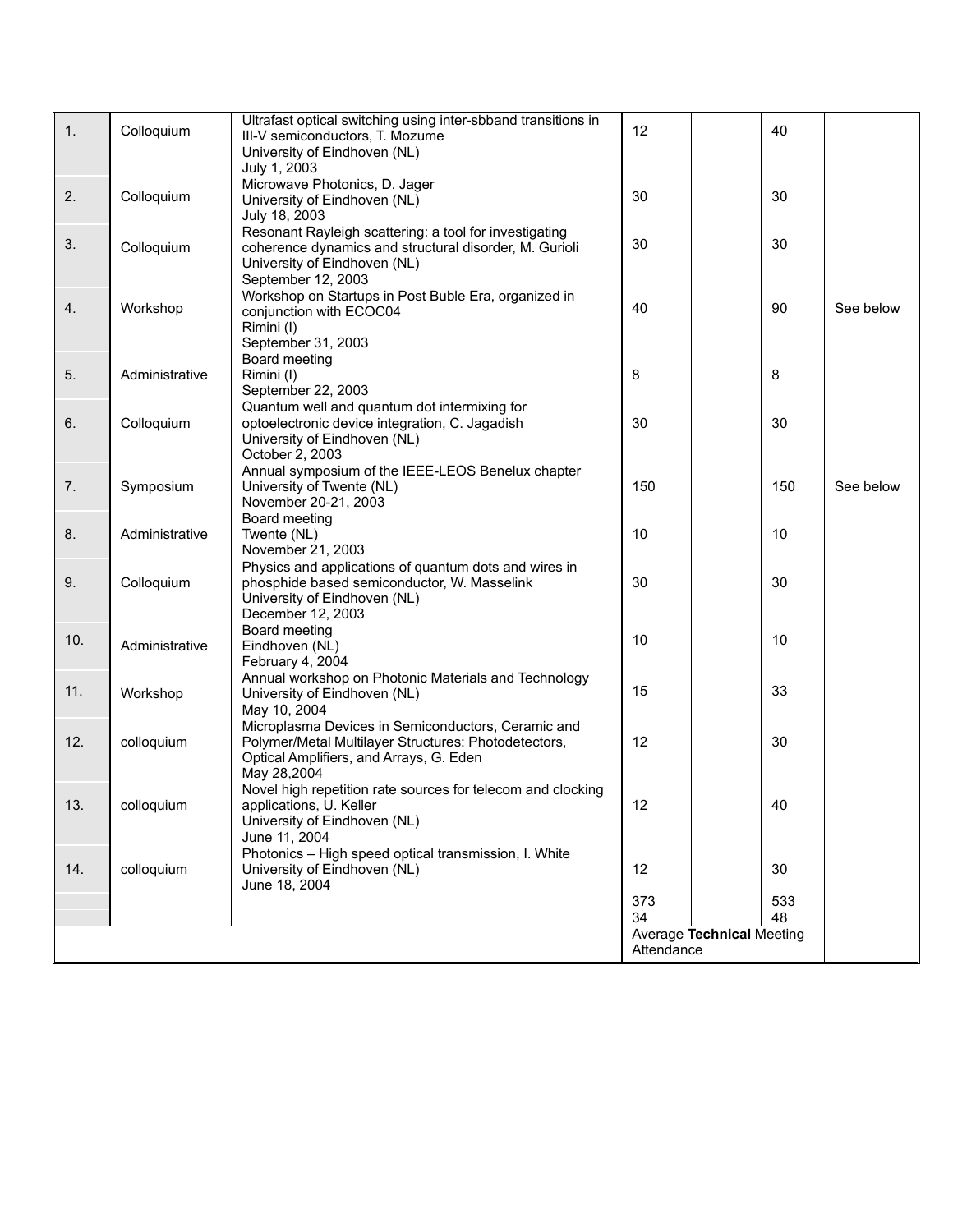# **V. Miscellaneous Information/Elaboration on any of the above entries.**

### **3rd European LEOS Workshop on Photonic Start-ups, held in conjunction with European Conference on Optical Communication 2003**

In conjunction with the European Conference on Optical Communication (ECOC 2003), a European LEOS workshop was held on photonic start-ups. The workshop took place on September 21, 2003 at the Convention Center, Rimini, Italy. It was organized by the Italian LEOS Chapter with the help of the LEOS Benelux Chapter, mainly Prof. R. Baets (Ghent University, Belgium), Dr. E. Pennings (ThreeFive Photonics B.V., The Netherlands) and D. Khoe (Eindhoven University, The Netherlands).

The objective of the workshop was to discuss opportunities and strategies for start-up company in this problematic period of photonics industry. The program consisted of 8 invited talks and a panel discussion covering the following topics related to photonic industry: market potential in the post bubble era, strategy of survival and Company positioning for success when the market rebounds, advantages and disadvantages of start-ups when the market is in the down cycle, opportunities in the optical communication space.

# **Symposium 2003**

For the first time, it has been decided to organize our 8th annual symposium as a one day and half event with an evening session and a complete day session. The symposium has been managed such that one invited talk was presented on November 20, 2004 evening (S. Noda, "Photonic nanostructures and devices based on photonic crystals", University of Kyoto, Japan) followed by the odd-numbered poster (32) presentations. The next day session was balanced with oral (15) and even-numbered poster (31) presentation and an invited talk (W. Sholer, "All-optical signal processing in periodically poled Ti:LiNbO<sub>3</sub> waveguide structures", University of Paderborn, Germany). As usual, the emphasis has been put on exchange between students, professionals, professors, …The large number of papers presented and their high quality demonstrate the vitality of the Benelux chapter. The printed version of the proceedings are distributed among the participants, the electronic version is freely accessible on the Benelux Chapter website (http://leosbenelux.org) Eigth Annual Symposium of the IEEE/LEOS Benelux Chapter

Meeting date: November 20-21, 2003

Venue: University of Twente, The Netherlands

Admission charge: Yes

Meeting Category: Technical

Guests: 2 guest speakers

Total: over 150

Pres. Officers: René de Ridder (University of Twente)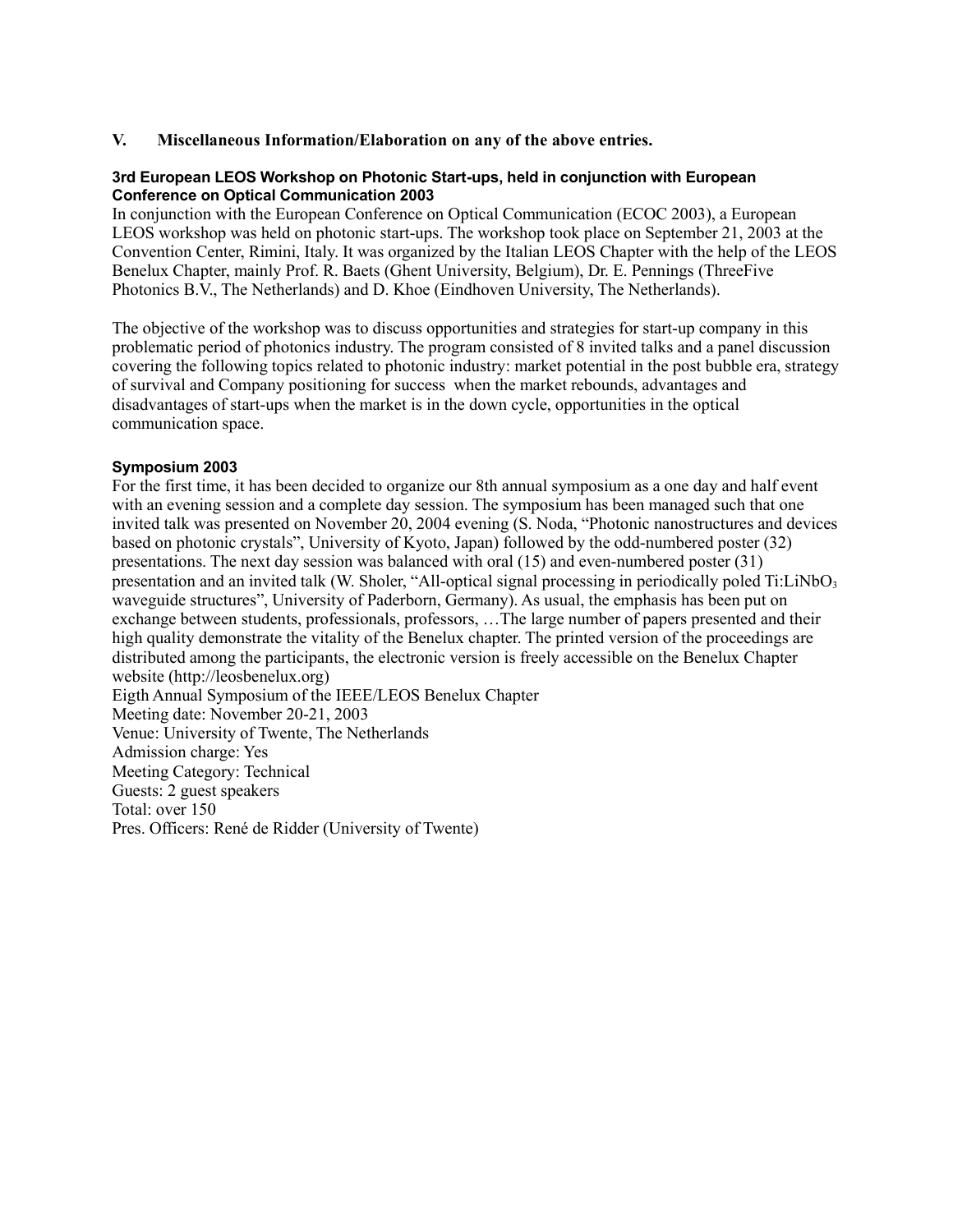# **IV Most significant chapter improvements over the last year**

- 1. One day and half annual symposium instead of one day: this new format gives more time for the presentations, especially for the posters because we have split between odd and even-numbered posters allowing thus each authors to be able to see and discuss with the others. Moreover, the first session is an evening one which concludes with a walking drink increasing thus the mixing among people and stimulating fruitful discussions among the students.
- 2. Our website has been improved by providing electronic version of our recent symposium proceedings and by managing private mailing list to diffuse our chapter information and preventing as much as possible spam mailing.

# **VII Best practice**

Large part of the vitality of our chapter is due to the active involvement of a large number of students (Ph.D. as well as master). They easily can become member when they attend the annual symposium, which is the major local event in the LEOS related field in the Benelux region. The last symposium was, for the first time, a one and half day event with 78 high quality presentations (see our website for an electronic version of the Proceedings) and with more than 150 attendees. Most of these contributions were presented by students. The edition of proceedings of all contributions gives an additional stimulus, as academic contributors are interested in opportunities for scientific output. This year again, the poster session was linked to a Student Poster Contest, which has rewarded the best poster presented by a student as a first author.

The board of the Benelux Chapter consists of a good mix of engineers and scientists from industry as well as academic institutions including two active student members. Over the 8 years of existence of the Chapter there is a continuous refreshing of board members sufficient slow to conserve experience and knowledge, but sufficiently rapid to avoid too much routine and to stimulate renewal.

The increasing involvement of our chapter board members in the LEOS Board of Governors (Djan Khoe and Roel Baets) helps to increase the interaction between local and worldwide LEOS activities. It also stimulates the local activities as the LEOS organization is not considered to be a far-away entity, but a global society rooted among others in the Benelux.

It is also worth noting that a LEOS Student Chapter has been recently created on the initiative of our student board members and is fully supported by our Chapter.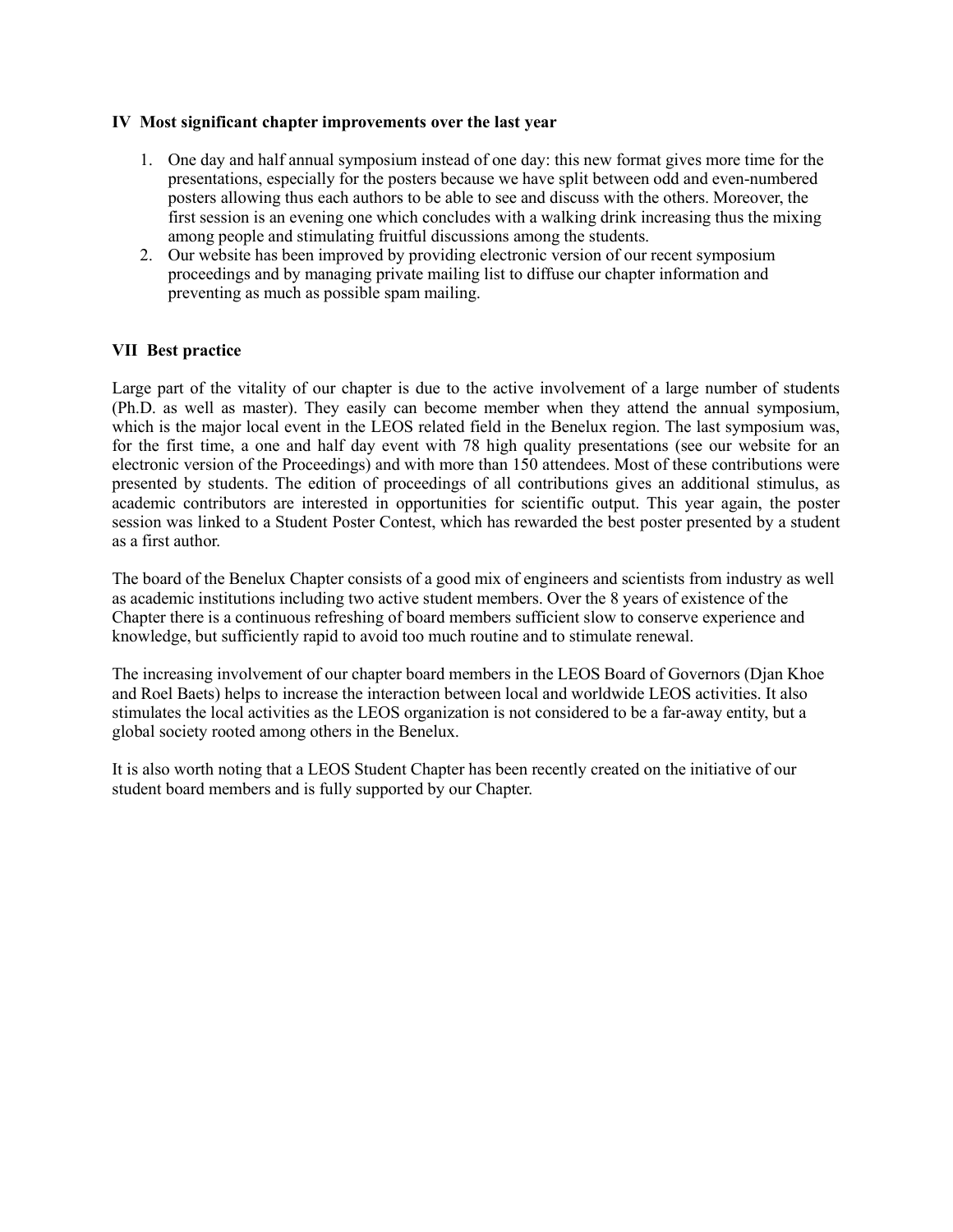# **Board of LEOS- Benelux 2003-2004**

<http://leosbenelux.org/>

### **Chair**

Patrice Mégret Electromagnetism and Telecommunications Boulevard Dolez 31 B-7000 MONS (Belgium) tel: +32 65 37 41 91 fax: +32 65 37 41 99 email: Patrice.megret@fpms.ac.be Web: [http://www.telecom.fpms.ac.be](http://www.telecom.fpms.ac.be/)

#### **Vice-chair:**

Xaveer Leijtens Eindhoven University of Technology Den Dolech 2 EH 8.12 P.O. Box 513 5600 MB Eindhoven (The Netherlands) Tel: +31 40 247 5112 Fax: +31 40 244 8375 Email: [X.J.M.Leijtens@tue.nl](mailto:X.J.M.Leijtens@tue.nl)

### **Secretary:**

Ton Koonen TU Eindhoven PO Box 513 5600 MB Eindhoven The Netherlands Phone: +31 40 2474806 Fax: +31 40 2455197 Email: a.m.j.koonen@tue.nl

### **Treasurer:**

Leo Spiekman Genoa B.V. Lodewijkstraat 1A 5652 AC, Eindhoven The Netherlands Phone: + 31 40 750 2022 Fax: + 31 40 750 2020 Email: spiekman@ieee.org

#### **Past-chair:**

Alfred Driessen MESA+, IOMS University of Twente P.O. Box 217 7500 AE Enschede The Netherlands Tel: +31 53 489 2744 Fax: +31 53 489 3343 Email: [A.Driessen@el.utwente.nl](mailto:A.Driessen@tn.utwente.nl) **Other board members:** Roel Baets, University of Ghent, [baets@intec.rug.ac.be](mailto:baets@intec.rug.ac.be) Ronny Bockstaele, ronny@phocon.be Philippe Emplit, Universite Libre de Bruxelles, Philippe.Emplit@ulb.ac.be